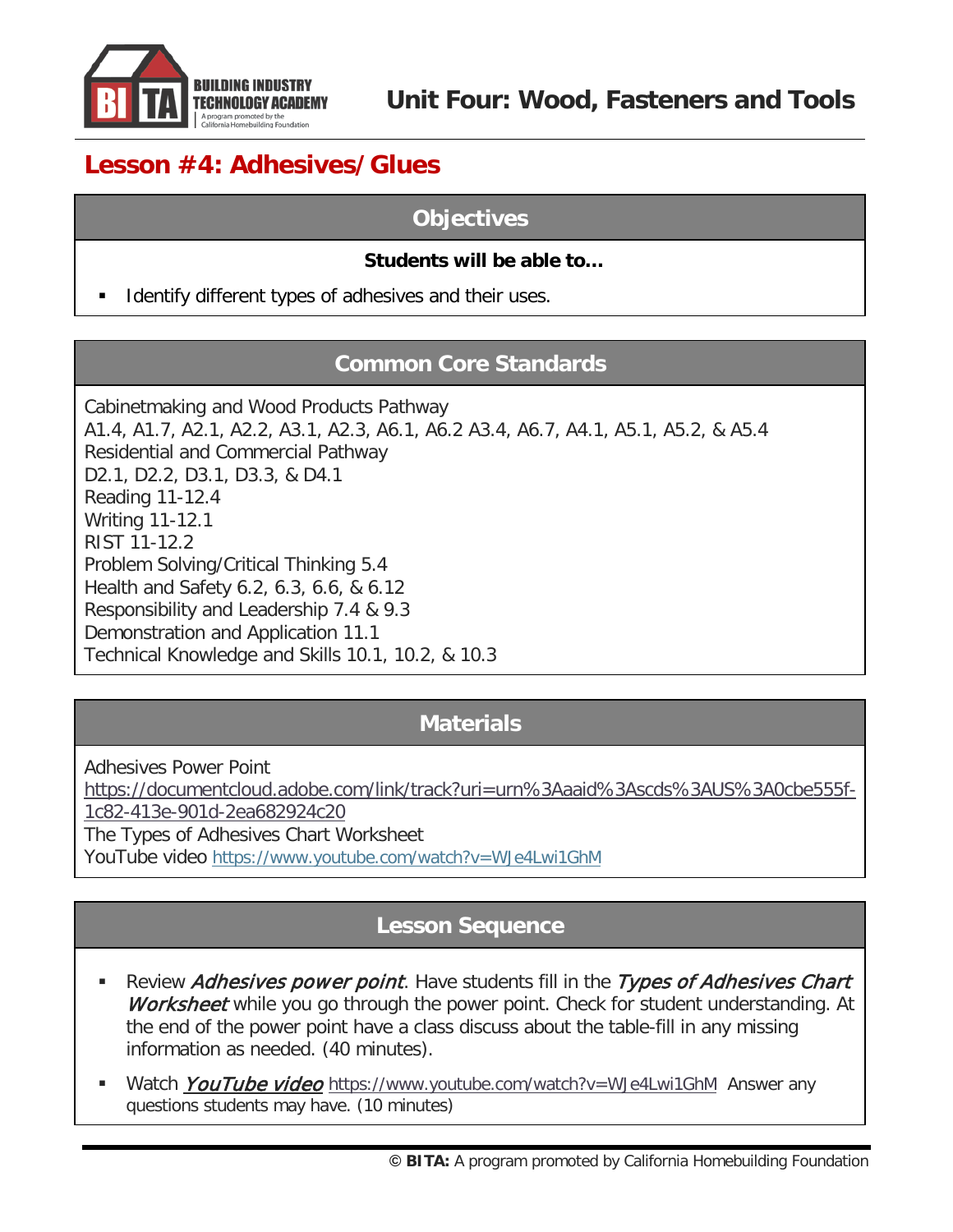#### **Assessment**

Informal assessment throughout lesson by random questioning and checking for understanding. Collect charts students filled in and assess their understanding of the information.

### **Accommodations/Modifications**

Check for Understanding One-on-One Support Peer Support Have a chart already filled in for students who have difficult time copying information from the board.